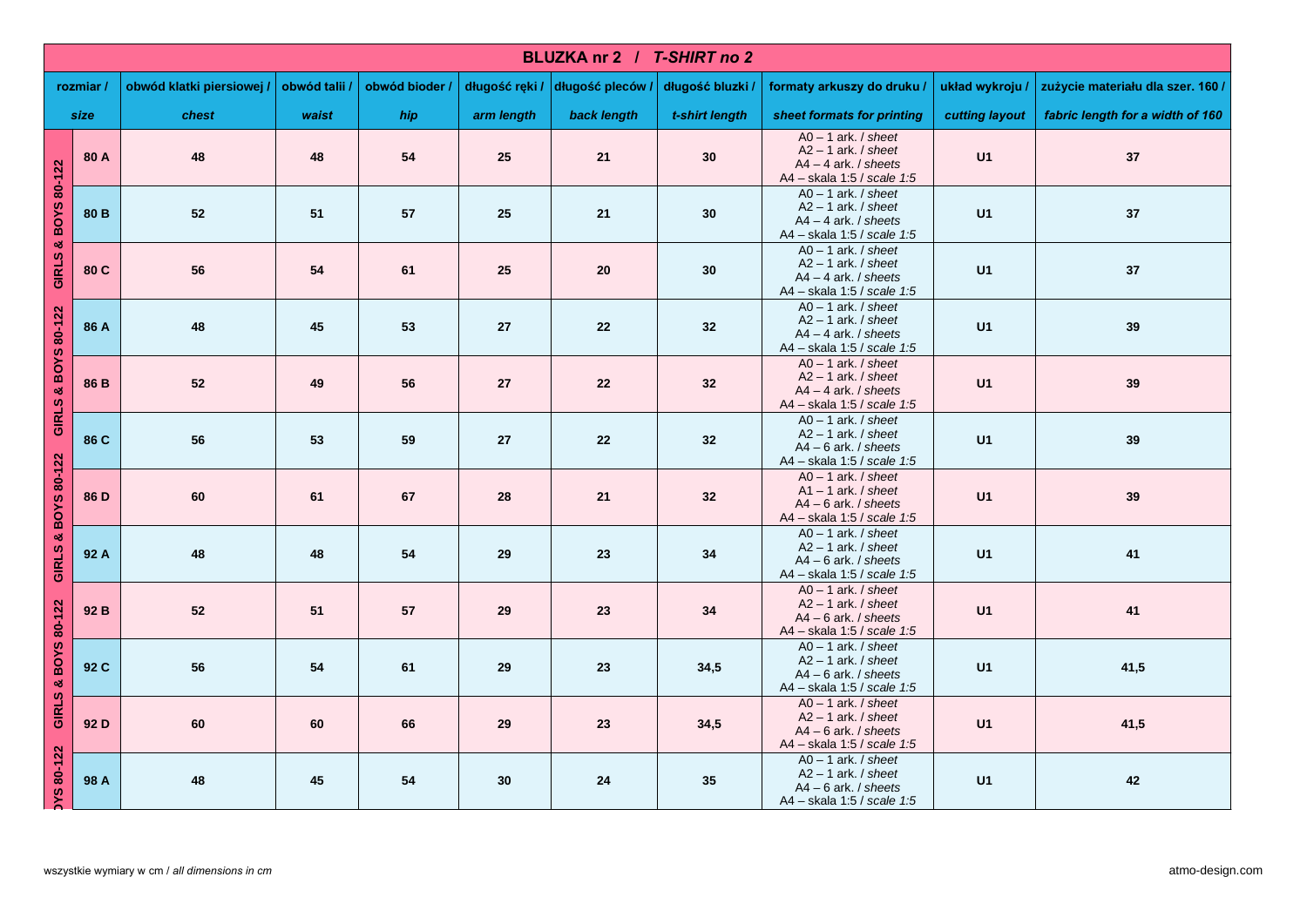|                     | BLUZKA nr 2 / T-SHIRT no 2 |                           |               |                |                |                |                  |                                                                                                                   |                 |                                   |  |
|---------------------|----------------------------|---------------------------|---------------|----------------|----------------|----------------|------------------|-------------------------------------------------------------------------------------------------------------------|-----------------|-----------------------------------|--|
|                     | rozmiar/                   | obwód klatki piersiowej / | obwód talii / | obwód bioder / | długość ręki / | długość pleców | długość bluzki / | formaty arkuszy do druku /                                                                                        | układ wykroju / | zużycie materiału dla szer. 160 / |  |
| size                |                            | chest                     | waist         | hip            | arm length     | back length    | t-shirt length   | sheet formats for printing                                                                                        | cutting layout  | fabric length for a width of 160  |  |
| GIRLS & BO          | 98 B                       | 52                        | 51            | 58             | 31             | 24             | 36               | $AO - 1$ ark. / sheet<br>$A2 - 1$ ark. / sheet<br>$A4 - 6$ ark. / sheets<br>A4 - skala 1:5 / scale 1:5            | U1              | 43                                |  |
|                     | 98 C                       | 56                        | 54            | 61             | 31             | 24             | 36               | $AO - 1$ ark. / sheet<br>$A2 - 1$ ark. / sheet<br>$AA - 6$ ark. / sheets<br>A4 - skala 1:5 / scale 1:5            | U1              | 43                                |  |
| GIRLS & BOYS 80-122 | 98 D                       | 60                        | 60            | 67             | 31             | 24             | 36               | $AO - 1$ ark. / sheet<br>$A1 - 1$ ark. / sheet<br>$A4 - 6$ ark. / sheets<br>A4 - skala 1:5 / scale 1:5            | U1              | 43                                |  |
|                     | 104 A                      | 48                        | 48            | 56             | 33             | 24             | 36,5             | $AO - 1$ ark. / sheet<br>$A2 - 1$ ark. / sheet<br>$AA - 6$ ark. / sheets<br>A4 - skala 1:5 / scale 1:5            | U1              | 44                                |  |
|                     | 104 B                      | 52                        | 51            | 59             | 33             | 25             | 37               | $AO - 1$ ark. / sheet<br>$A1 - 1$ ark. / sheet<br>$AA - 6$ ark. / sheets<br>A4 - skala 1:5 / scale 1:5            | U1              | 44                                |  |
| GIRLS & BOYS 80-122 | 104 C                      | 56                        | 54            | 62             | 33             | 25             | 37,5             | $AO - 1$ ark. / sheet<br>$A1 - 1$ ark. / sheet<br>$A4 - 9$ ark. / sheets<br>A4 - skala 1:5 / scale 1:5            | U1              | 45                                |  |
|                     | 104 D                      | 60                        | 57            | 65             | 33             | 25             | 38               | $\overline{AO} - 1$ ark. / sheet<br>$A1 - 1$ ark. / sheet<br>$A4 - 9$ ark. / sheets<br>A4 - skala 1:5 / scale 1:5 | U1              | 45                                |  |
| GIRLS & BOYS 80-122 | 110 A                      | 52                        | 48            | 58             | 35             | 26             | 38,5             | $AO - 1$ ark. <i>I sheet</i><br>$A1 - 1$ ark. / sheet<br>$AA - 6$ ark. / sheets<br>A4 - skala 1:5 / scale 1:5     | U1              | 46                                |  |
|                     | 110 B                      | 56                        | 51            | 61             | 35             | 27             | 39,5             | $AO - 1$ ark. / sheet<br>$A1 - 1$ ark. / sheet<br>$A4 - 9$ ark. / sheets<br>A4 - skala 1:5 / scale 1:5            | U1              | 46,5                              |  |
|                     | 110 C                      | 60                        | 57            | 66             | 35             | 27             | 40               | $AO - 1$ ark. / sheet<br>$A1 - 1$ ark. / sheet<br>$A4 - 9$ ark. / sheets<br>A4 - skala 1:5 / scale 1:5            | U1              | 46,5                              |  |
| GIRLS & BOYS 80-122 | 110 D                      | 64                        | 60            | 70             | 36             | 27             | 40               | $AO - 1$ ark. / sheet<br>$A1 - 1$ ark. / sheet<br>$A4 - 9$ ark. / sheets<br>A4 - skala 1:5 / scale 1:5            | U1              | 47                                |  |
| $\mathbf{N}$        | 110 E                      | 68                        | 63            | 73             | 36             | 26             | 40               | $AO - 1$ ark. / sheet<br>$A1 - 1$ ark. / sheet<br>$A4 - 9$ ark. / sheets<br>A4 - skala 1:5 / scale 1:5            | U1              | 47                                |  |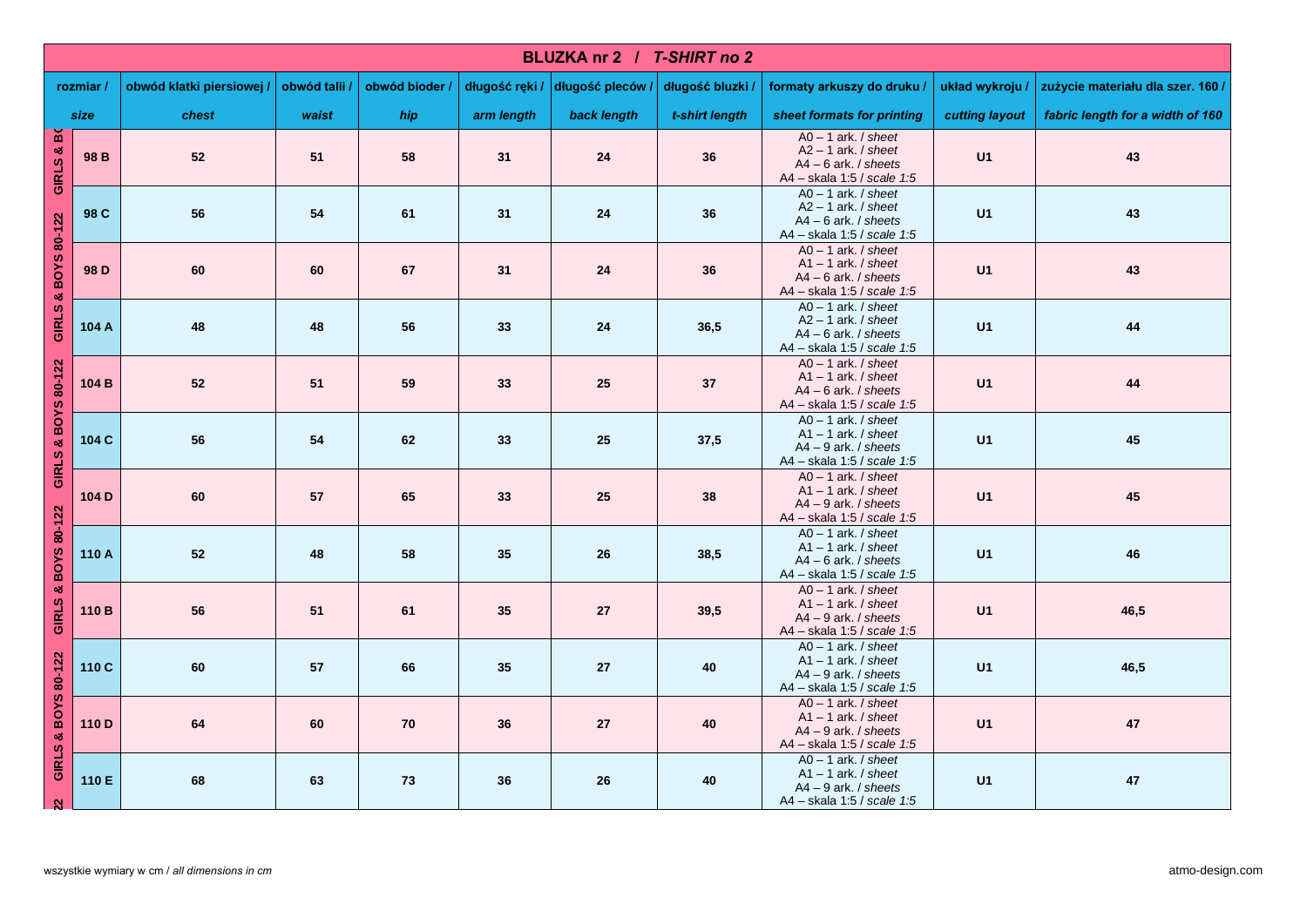|                     | BLUZKA nr 2 / T-SHIRT no 2 |                           |               |                |                |                  |                  |                                                                                                               |                |                                   |  |
|---------------------|----------------------------|---------------------------|---------------|----------------|----------------|------------------|------------------|---------------------------------------------------------------------------------------------------------------|----------------|-----------------------------------|--|
|                     | rozmiar/                   | obwód klatki piersiowej / | obwód talii / | obwód bioder / | długość ręki / | długość pleców / | długość bluzki / | formaty arkuszy do druku /                                                                                    | układ wykroju  | zużycie materiału dla szer. 160 / |  |
| size                |                            | chest                     | waist         | hip            | arm length     | back length      | t-shirt length   | sheet formats for printing                                                                                    | cutting layout | fabric length for a width of 160  |  |
| GIRLS & BOYS 80-12  | 116 A                      | 52                        | 48            | 59             | 37             | 27               | 40               | $AO - 1$ ark. / sheet<br>$A1 - 1$ ark. / sheet<br>$AA - 6$ ark, $/$ sheets<br>A4 - skala 1:5 / scale 1:5      | U1             | 47                                |  |
|                     | 116 B                      | 56                        | 51            | 62             | 37             | 28               | $\bf{41}$        | $AO - 1$ ark. / sheet<br>$A1 - 1$ ark. / sheet<br>$AA - 9$ ark. / sheets<br>A4 - skala 1:5 / scale 1:5        | U1             | 48                                |  |
|                     | 116 C                      | 60                        | 54            | 65             | 38             | 29               | 41,5             | $AO - 1$ ark. / sheet<br>$A1 - 1$ ark. / sheet<br>$A4 - 9$ ark. / sheets<br>A4 - skala 1:5 / scale 1:5        | U1             | 48,5                              |  |
| GIRLS & BOYS 80-122 | 116 D                      | 64                        | 60            | ${\bf 71}$     | 38             | 28               | 41,5             | $AO - 1$ ark. / sheet<br>$A1 - 1$ ark. / sheet<br>$AA - 9$ ark. / sheets<br>A4 - skala 1:5 / scale 1:5        | U1             | 48,5                              |  |
|                     | 116 E                      | 68                        | 66            | 79             | 38             | 26               | 41,5             | $AO - 1$ ark. / sheet<br>$A1 - 1$ ark. / sheet<br>$A4 - 9$ ark. / sheets<br>A4 - skala 1:5 / scale 1:5        | U1             | 48,5                              |  |
|                     | 116 F                      | 72                        | 72            | 84             | 38             | 26               | 41,5             | $AO - 1$ ark. <i>I</i> sheet<br>$A1 - 1$ ark. / sheet<br>$AA - 9$ ark. / sheets<br>A4 - skala 1:5 / scale 1:5 | U1             | 48,5                              |  |
| GIRLS & BOYS 80-122 | 122 A                      | 52                        | 51            | 63             | 39             | 29               | 41,5             | $AO - 1$ ark. / sheet<br>$A1 - 1$ ark. / sheet<br>$A4 - 6$ ark. / sheets<br>A4 - skala 1:5 / scale 1:5        | U1             | 49                                |  |
|                     | 122 B                      | 56                        | 51            | 64             | 39             | 29               | 42               | $AO - 1$ ark. <i>I</i> sheet<br>$A1 - 1$ ark. / sheet<br>$AA - 9$ ark. / sheets<br>A4 - skala 1:5 / scale 1:5 | U1             | 50                                |  |
| GIRLS & BOYS 80-122 | 122 C                      | 60                        | 57            | 68             | 40             | 29               | 43               | $AO - 1$ ark. / sheet<br>$A1 - 1$ ark. / sheet<br>$A4 - 9$ ark. / sheets<br>A4 - skala 1:5 / scale 1:5        | U1             | 50                                |  |
|                     | 122 D                      | 64                        | 60            | 71             | 40             | 29               | 43               | $AO - 1$ ark. / sheet<br>$A1 - 1$ ark. / sheet<br>$AA - 9$ ark. / sheets<br>A4 - skala 1:5 / scale 1:5        | U1             | 50,5                              |  |
|                     | 122 E                      | 68                        | 63            | 74             | 40             | 29               | 43,5             | $AO - 1$ ark. / sheet<br>$A1 - 1$ ark. / sheet<br>$A4 - 9$ ark. / sheets<br>A4 - skala 1:5 / scale 1:5        | U1             | 50,5                              |  |
| S & BOYS 80-122     | 122 F                      | 72                        | 69            | 79             | 40             | 29               | 43,5             | $AO - 1$ ark. / sheet<br>$A1 - 1$ ark. / sheet<br>$A4 - 9$ ark. / sheets<br>A4 - skala 1:5 / scale 1:5        | U1             | ${\bf 51}$                        |  |